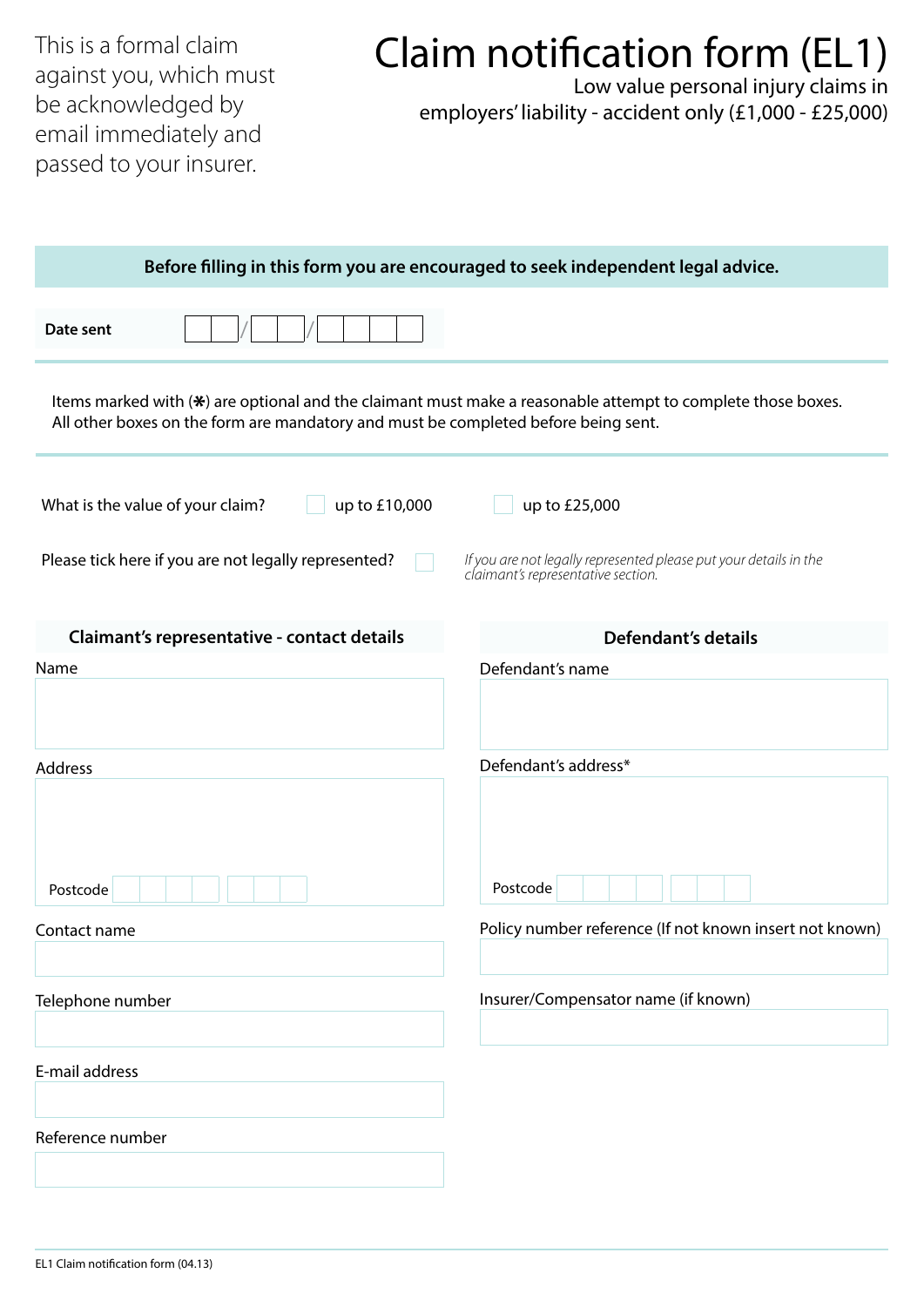#### **Section A** — Claimant's details

| Mr.<br>Mrs.<br>Ms.<br>Other<br>Miss<br>Claimant's name | Is this a child claim?<br>No.<br><b>Yes</b><br>National Insurance number                                                       |
|--------------------------------------------------------|--------------------------------------------------------------------------------------------------------------------------------|
|                                                        | If the claimant does not have a National Insurance<br>number, please explain why                                               |
| <b>Address</b>                                         |                                                                                                                                |
|                                                        | Occupation                                                                                                                     |
| Postcode                                               | Date of accident                                                                                                               |
| Date of birth                                          | If exact accident date is not known please select the<br>most appropriate date and provide further details in<br>Section B 1.1 |

### **Section B** — Injury and medical details

**1.1** Please provide a brief description of the injury sustained as a result of the accident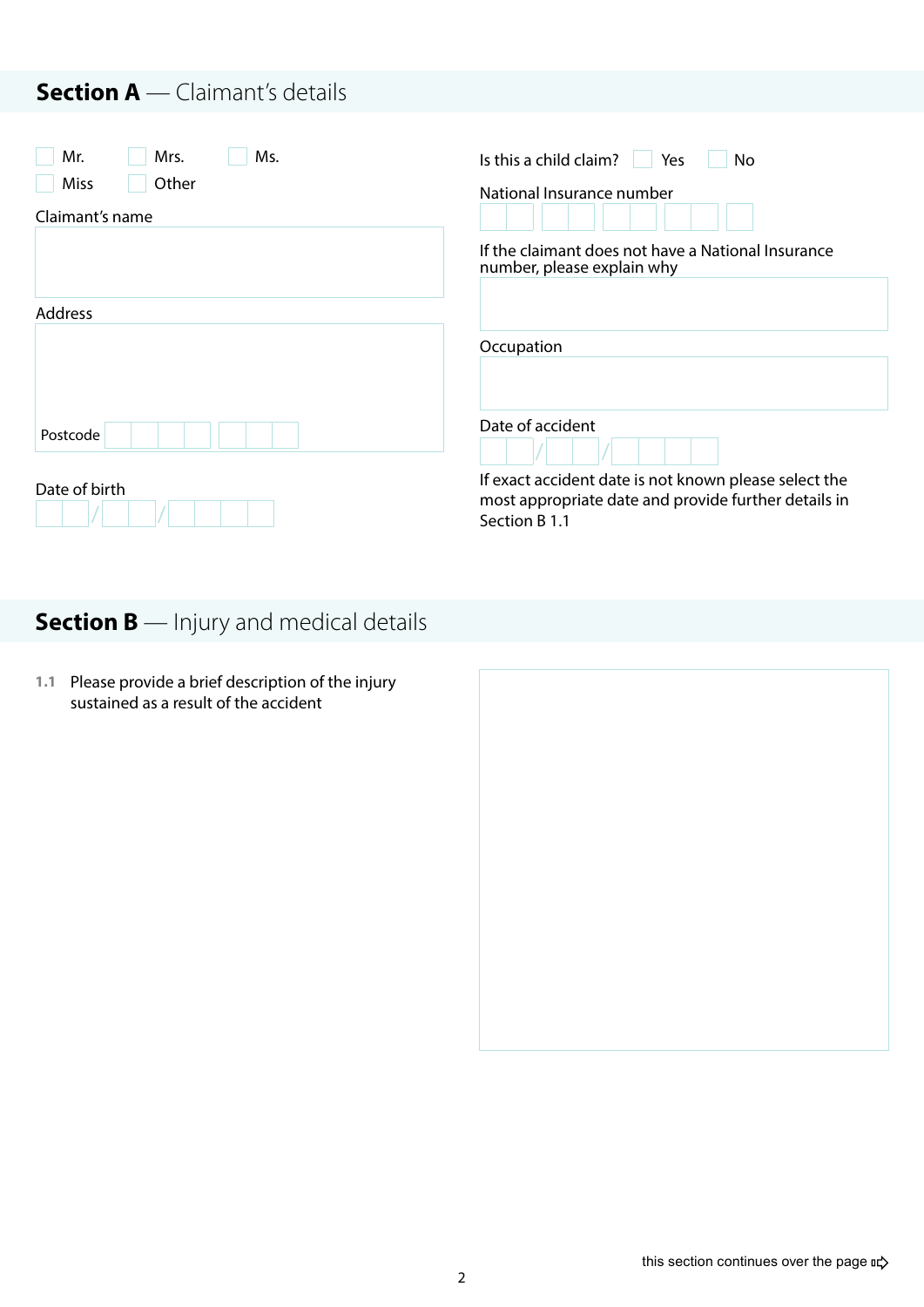|     | 1.2 Has the claimant had to take any time off work as<br>a result of the accident?                                                                                  | Yes<br>No                                  |
|-----|---------------------------------------------------------------------------------------------------------------------------------------------------------------------|--------------------------------------------|
| 1.3 | Is the claimant still off work?                                                                                                                                     | Yes<br>No                                  |
|     | If No, how many days in total was the<br>claimant off work?                                                                                                         |                                            |
|     | 1.4 Has the claimant sought any medical attention?                                                                                                                  | Yes<br>No                                  |
|     | If Yes, on what date did they first do so?                                                                                                                          |                                            |
| 1.5 | Did the claimant attend hospital as a result of the<br>accident?                                                                                                    | Yes<br>No                                  |
|     | If Yes, please provide details of the hospital(s)<br>attended                                                                                                       |                                            |
|     | 1.6 If hospital was attended, was the claimant<br>detained overnight?                                                                                               | Yes<br>No                                  |
|     | If Yes, how many days were they detained?                                                                                                                           |                                            |
|     | <b>Section C</b> - Rehabilitation                                                                                                                                   |                                            |
|     |                                                                                                                                                                     |                                            |
| 2.1 | Has a medical professional recommended the<br>claimant should undertake any rehabilitation<br>such as physiotherapy?<br>If Yes, please provide brief details of the | Medical professional not seen<br>Yes<br>No |
|     | rehabilitation treatment recommended and any<br>treatment provided including name of provider                                                                       |                                            |
|     |                                                                                                                                                                     |                                            |
|     | 2.2 Are you aware of any rehabilitation needs that the<br>claimant has arising out of the accident?                                                                 | Yes<br>No                                  |
|     | If Yes, please provide full details                                                                                                                                 |                                            |
|     |                                                                                                                                                                     |                                            |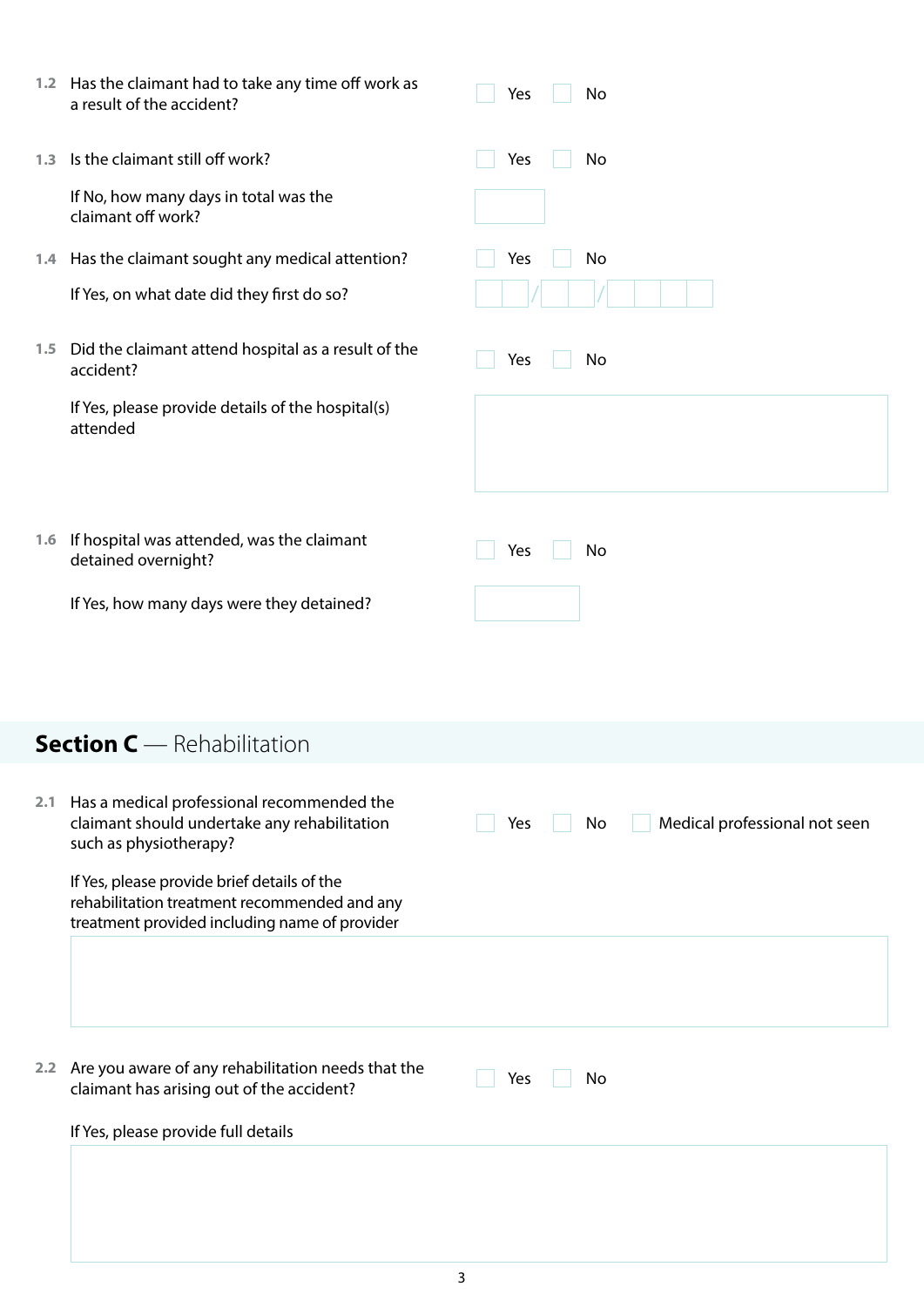## **Section D** — Accident time, location and description

| 3.1 | Estimated time of accident (24 hour clock)   |                                                                                                                       |
|-----|----------------------------------------------|-----------------------------------------------------------------------------------------------------------------------|
| 3.2 | Where did the accident happen?               |                                                                                                                       |
|     |                                              |                                                                                                                       |
| 3.3 | At the time of the accident the claimant was | working at the claimant's own place of work<br>working in the workplace of another employer<br>Other (please specify) |

#### **3.4** Please explain how the accident happened

| 3.5 Was the accident reported?                                                                      | Not known<br>Yes<br>No |
|-----------------------------------------------------------------------------------------------------|------------------------|
| If Yes, please confirm the date the accident was<br>reported and to whom it was reported (if known) |                        |
|                                                                                                     |                        |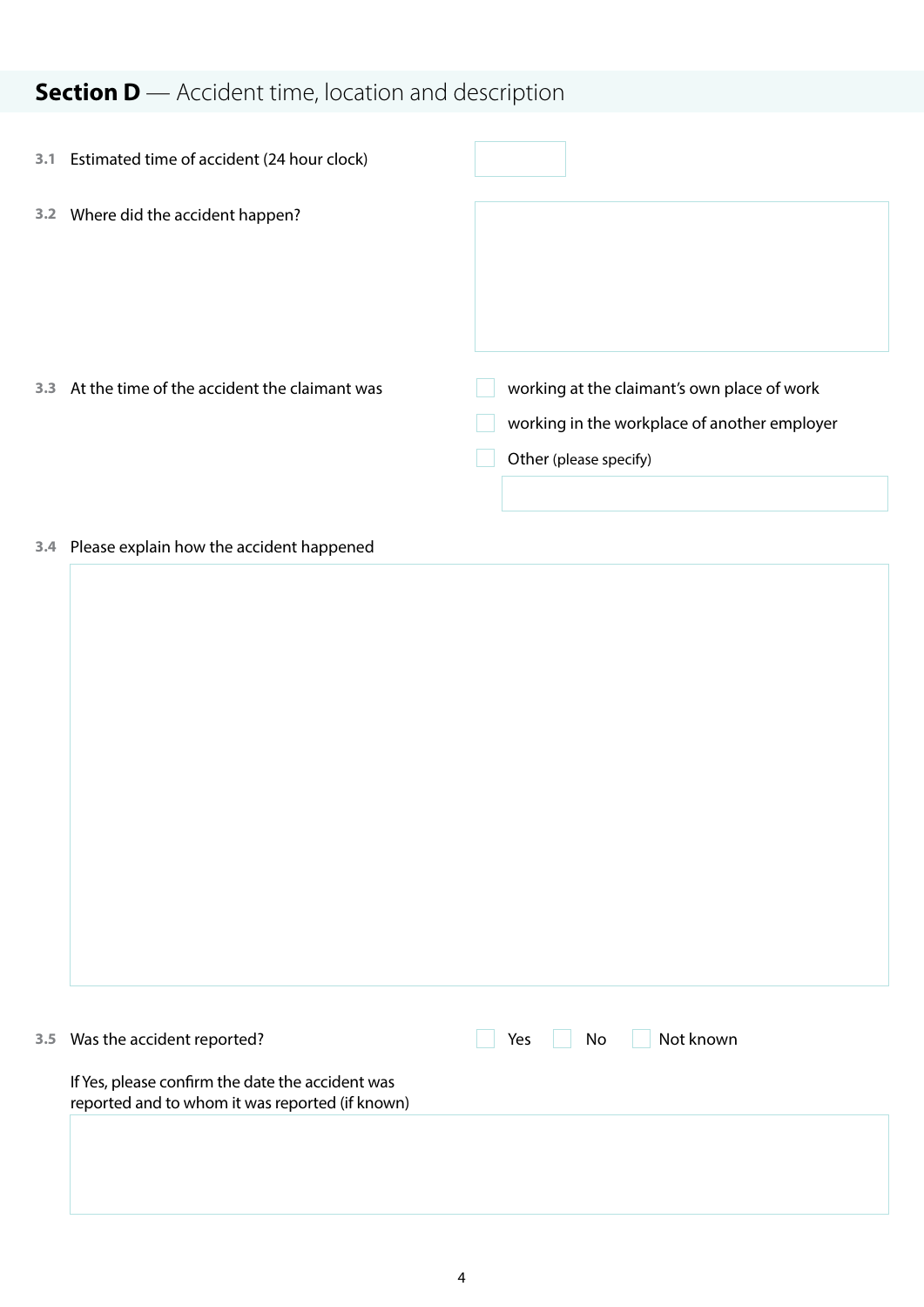## **Section E** — Liability

**4.1** Why does the claimant believe that the defendant was to blame for the accident?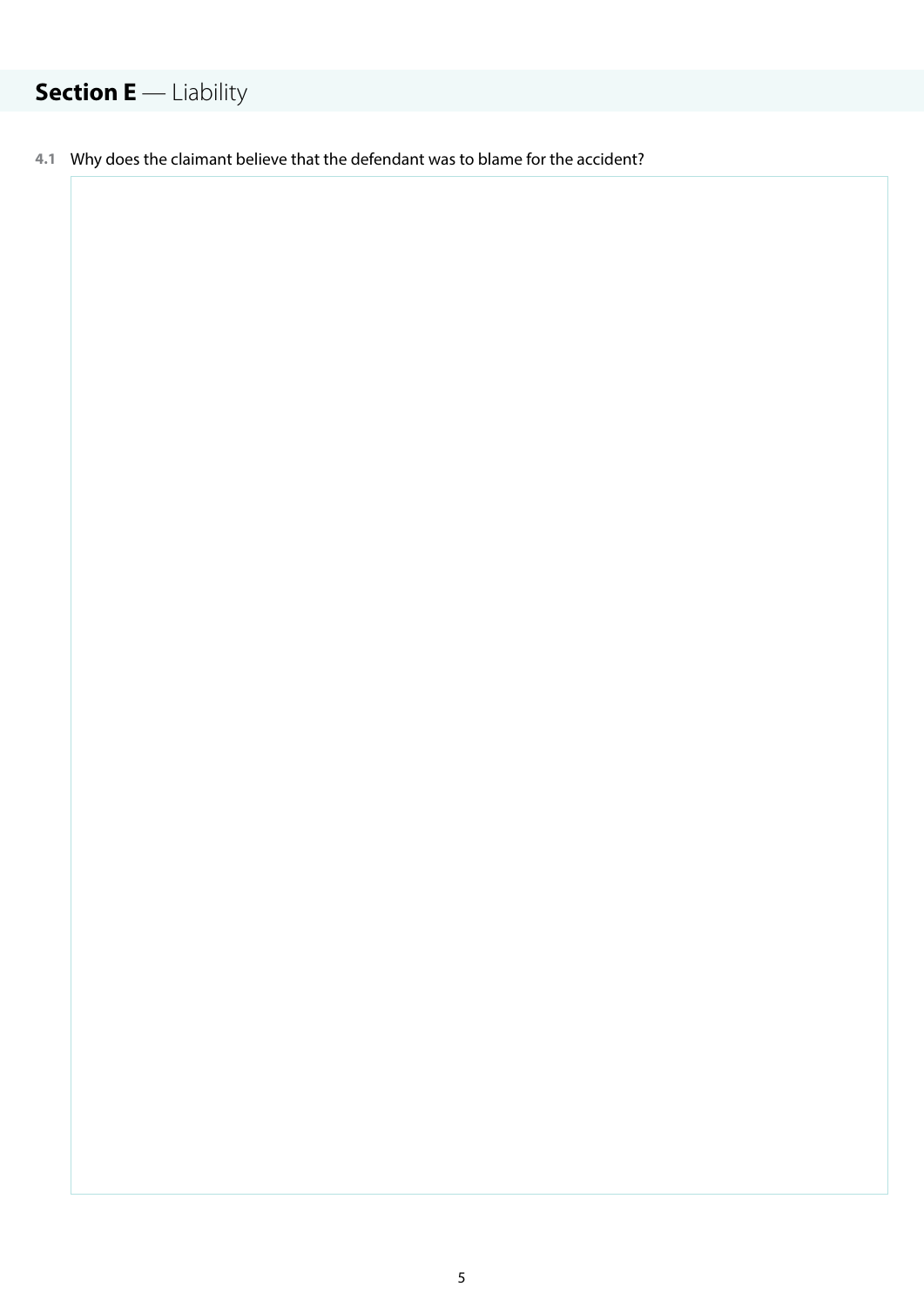## **Section F** — Funding

| 5.1 | Has the claimant undertaken a funding<br>arrangement within the meaning of CPR rule<br>43.2(1)(k) of which they are required to give<br>notice to the defendant? | No<br>Yes                                                                                                     |
|-----|------------------------------------------------------------------------------------------------------------------------------------------------------------------|---------------------------------------------------------------------------------------------------------------|
|     | If Yes, please tick the following boxes that apply:                                                                                                              |                                                                                                               |
|     | success fee within the meaning of section 58(2) of the Courts and Legal Services Act 1990                                                                        | The claimant has entered into a conditional fee agreement in relation to this claim, which provides for a     |
|     | Date conditional fee arrangement was<br>entered into                                                                                                             |                                                                                                               |
|     |                                                                                                                                                                  | The claimant has taken out an insurance policy to which section 29 of the Access to Justice Act 1999 applies. |
|     | Name of insurance company                                                                                                                                        |                                                                                                               |
|     | Address of insurance company                                                                                                                                     |                                                                                                               |
|     | Policy number                                                                                                                                                    |                                                                                                               |
|     | Policy date                                                                                                                                                      |                                                                                                               |
|     | Level of cover                                                                                                                                                   |                                                                                                               |
|     | Are the insurance premiums staged?                                                                                                                               | No<br>Yes                                                                                                     |
|     | If Yes, at which point is an increased<br>premium payable?                                                                                                       |                                                                                                               |
|     | The claimant has an agreement with a membership organisation to meet their legal costs.                                                                          |                                                                                                               |
|     | Name of organisation                                                                                                                                             |                                                                                                               |
|     | Date of agreement                                                                                                                                                |                                                                                                               |
|     | Other, please give details                                                                                                                                       |                                                                                                               |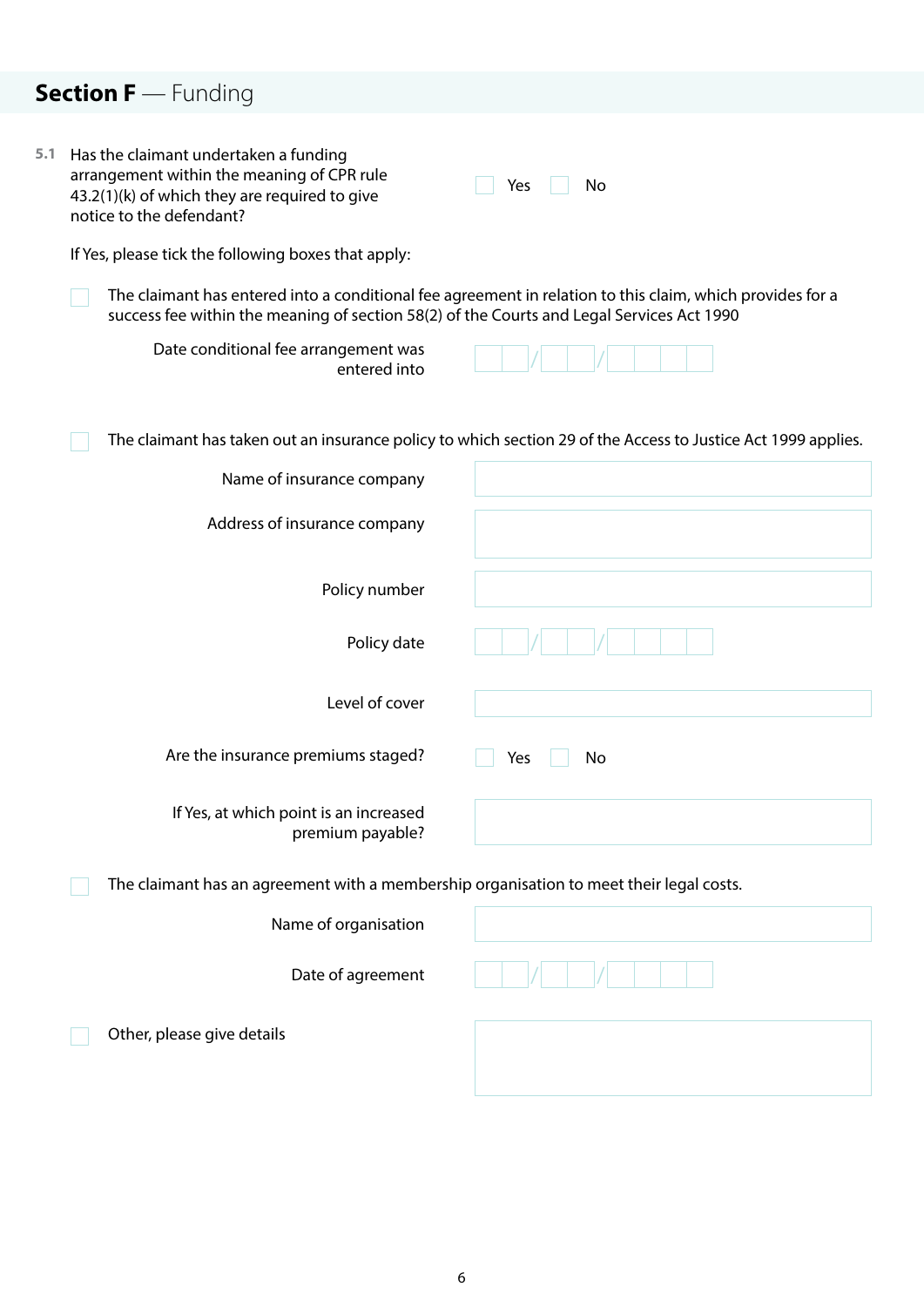## **Section G** — Other relevant information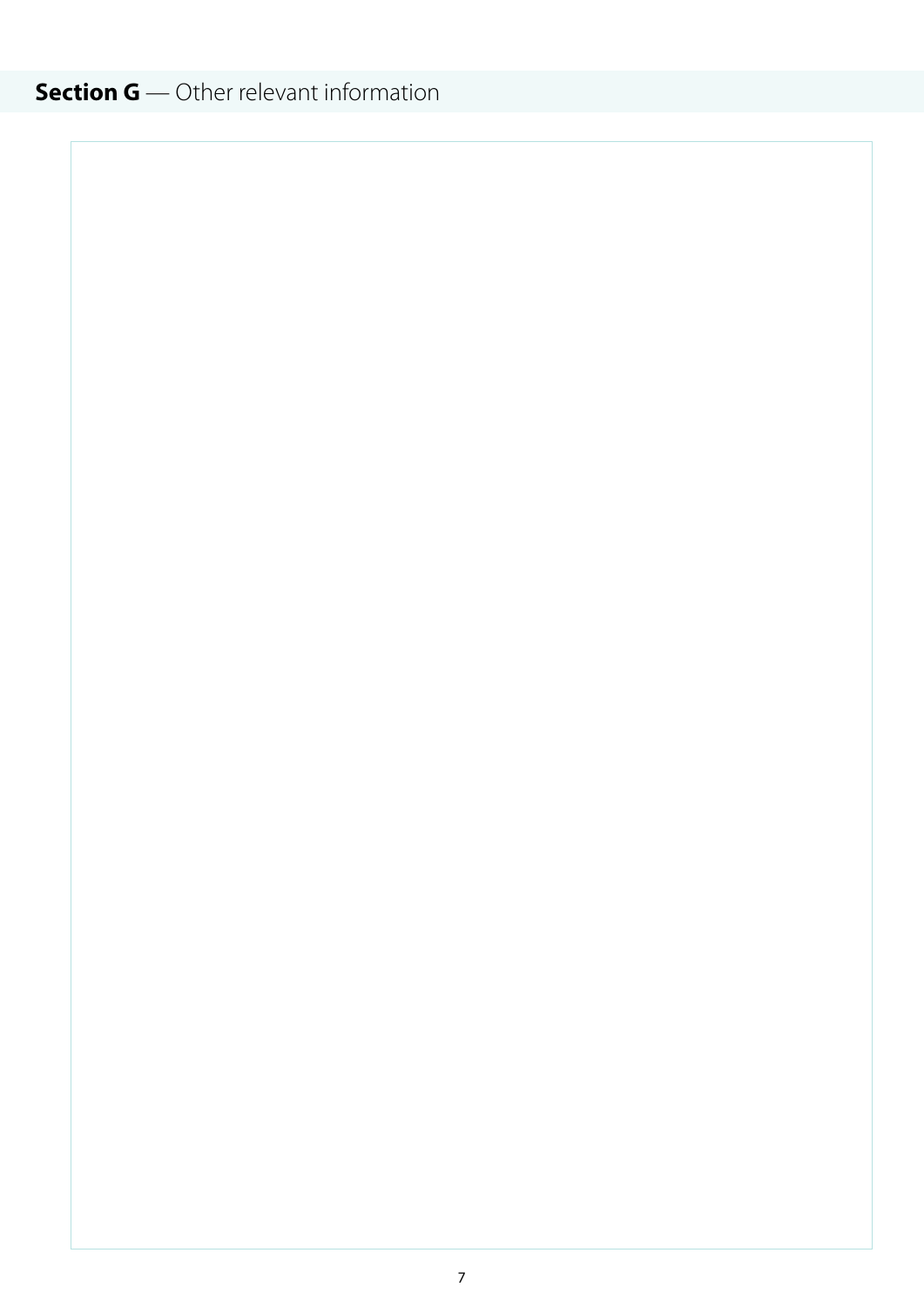#### **Section H** — Statement of truth

Your personal information will only be disclosed to third parties, where we are obliged or permitted by law to do so. This includes use for the purpose of claims administration as well as disclosure to third-party managed databases used to help prevent fraud, and to regulatory bodies for the purposes of monitoring and/or enforcing our compliance with any regulatory rules/codes.

| Where the claimant is a child the signature below will be by the child's parent or guardian or by the legal<br>representative authorised by them.                                  |      |  |  |  |
|------------------------------------------------------------------------------------------------------------------------------------------------------------------------------------|------|--|--|--|
| I am the claimant's legal representative. The claimant believes that the facts stated in this<br>claim form are true. I am duly authorised by the claimant to sign this statement. |      |  |  |  |
| am the claimant. I believe that the facts stated in this claim form are true.                                                                                                      |      |  |  |  |
| Signed                                                                                                                                                                             | Date |  |  |  |
|                                                                                                                                                                                    |      |  |  |  |
| <b>Position or office held</b><br>(if signed on behalf of firm or company)                                                                                                         |      |  |  |  |
|                                                                                                                                                                                    |      |  |  |  |
| I have retained a signed copy of this form including the statement of truth.                                                                                                       |      |  |  |  |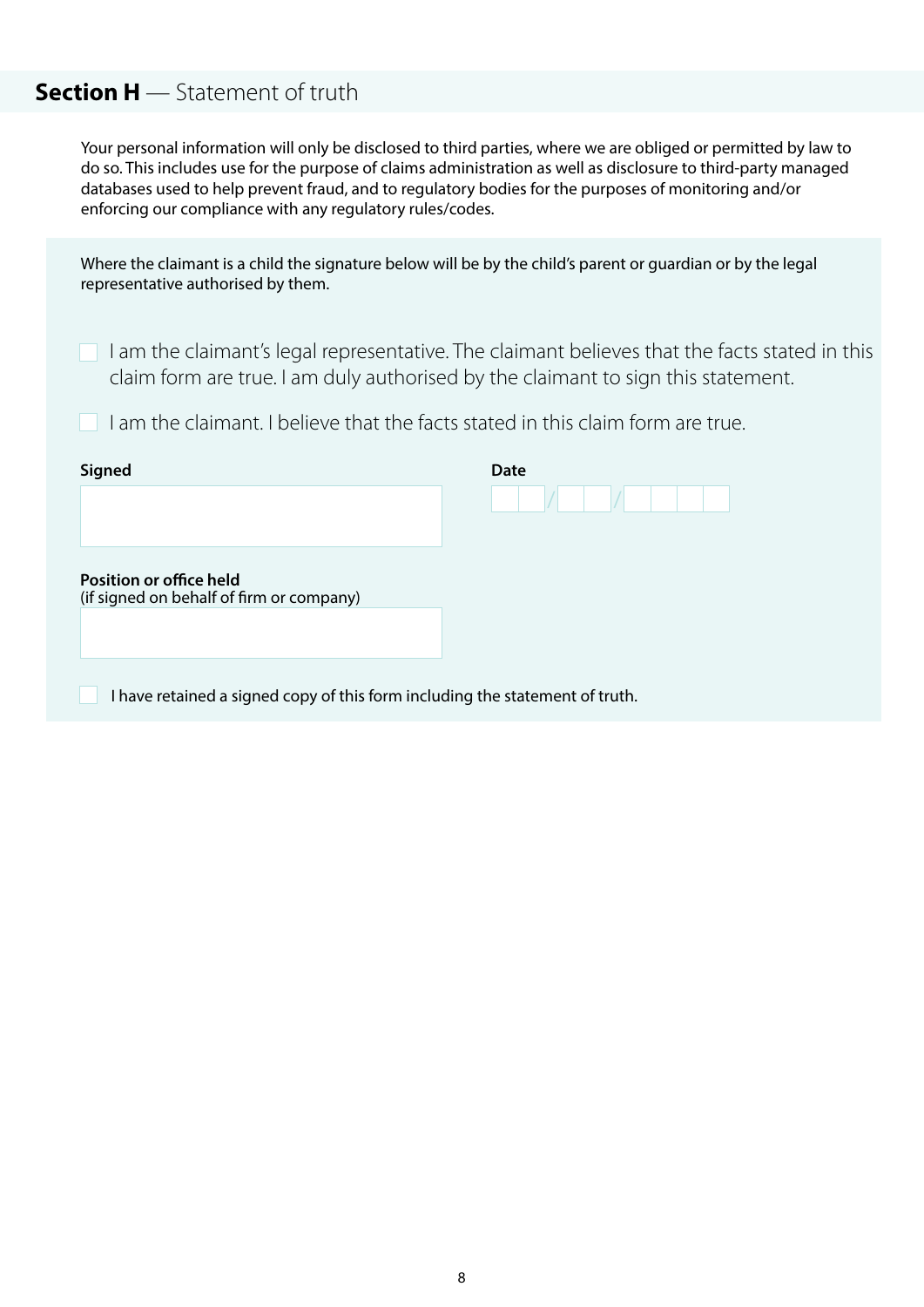# Claim notification form (EL1)

Low value personal injury claims in employers' liability - accident only (£1,000 - £25,000)

## **Compensator response**

#### **Section A** — Liability

#### Please select the relevant statement

| Defendant admits:                                                                                                                       | Accident occured                                                                 |  |  |  |  |
|-----------------------------------------------------------------------------------------------------------------------------------------|----------------------------------------------------------------------------------|--|--|--|--|
|                                                                                                                                         | Caused by the defendant's breach of duty                                         |  |  |  |  |
|                                                                                                                                         | Caused some loss to the claimant, the nature and extent of which is not admitted |  |  |  |  |
|                                                                                                                                         | The defendant has no accrued defence to the claim under the Limitation Act 1980  |  |  |  |  |
| The above are admitted<br>The defendant makes the above admission but the claim will<br>exit the process due to contributory negligence |                                                                                  |  |  |  |  |
|                                                                                                                                         | If the defendant does not admit liability please provide reasons below           |  |  |  |  |
|                                                                                                                                         |                                                                                  |  |  |  |  |

#### **Section B** — Services provided by the compensator - Rehabilitation

| Is the compensator prepared to provide<br>rehabilitation? | Yes<br>No |
|-----------------------------------------------------------|-----------|
| Has the compensator provided rehabilitation?              | Yes<br>No |
| If Yes, please provide full details below                 |           |
|                                                           |           |
|                                                           |           |
|                                                           |           |
|                                                           |           |
|                                                           |           |
|                                                           |           |